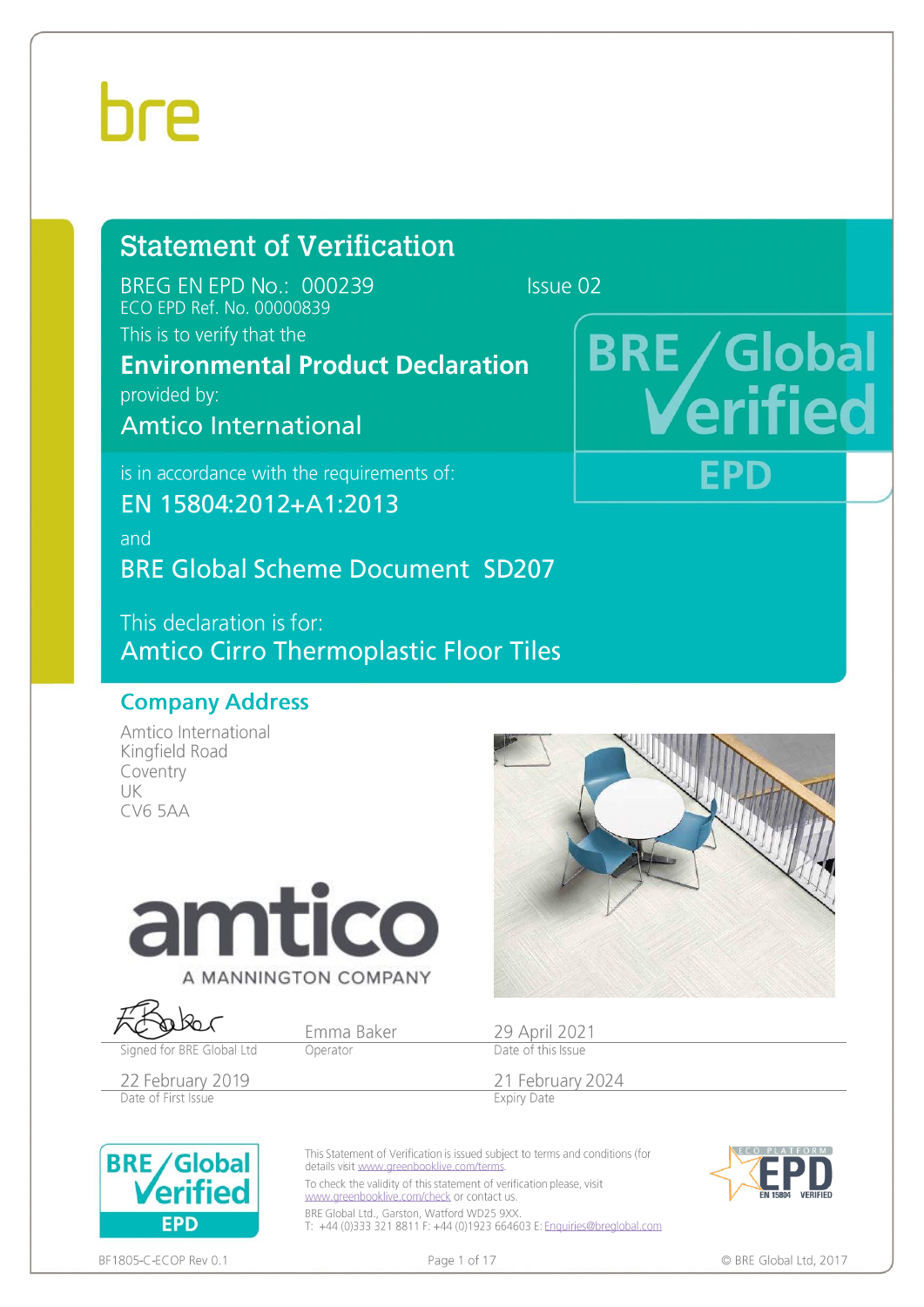### **Environmental Product Declaration**

### **EPD Number: 000239**

#### **General Information**

| <b>EPD Programme Operator</b>                                            | <b>Applicable Product Category Rules</b>                                                                                                                                                                                                                                                                                                      |
|--------------------------------------------------------------------------|-----------------------------------------------------------------------------------------------------------------------------------------------------------------------------------------------------------------------------------------------------------------------------------------------------------------------------------------------|
| <b>BRE Global</b><br>Watford, Herts<br><b>WD25 9XX</b><br>United Kingdom | BRE Environmental Profiles 2013 Product Category Rules<br>for Type III environmental product declaration of construction<br>products to EN 15804:2012+A1:2013                                                                                                                                                                                 |
| <b>Commissioner of LCA study</b>                                         | <b>LCA consultant/Tool</b>                                                                                                                                                                                                                                                                                                                    |
| Amtico International<br>Kingfield Road,<br>Coventry<br>UK.<br>CV65AA     | <b>BRE/LINA</b>                                                                                                                                                                                                                                                                                                                               |
| <b>Declared/Functional Unit</b>                                          | <b>Applicability/Coverage</b>                                                                                                                                                                                                                                                                                                                 |
| 1m <sup>2</sup> of Amtico Cirro Thermoplastic Floor Tiles                | Product Average.                                                                                                                                                                                                                                                                                                                              |
| <b>EPD Type</b>                                                          | <b>Background database</b>                                                                                                                                                                                                                                                                                                                    |
| Cradle to Gate with options                                              | ecoinvent                                                                                                                                                                                                                                                                                                                                     |
|                                                                          | <b>Demonstration of Verification</b>                                                                                                                                                                                                                                                                                                          |
|                                                                          | CEN standard EN 15804 serves as the core PCR a                                                                                                                                                                                                                                                                                                |
| $\Box$ Internal                                                          | Independent verification of the declaration and data according to EN ISO 14025:2010<br>$\boxtimes$ External                                                                                                                                                                                                                                   |
|                                                                          | (Where appropriate b) Third party verifier:<br>Nigel Jones                                                                                                                                                                                                                                                                                    |
| a: Product category rules                                                | b: Optional for business-to-business communication; mandatory for business-to-consumer communication (see EN ISO 14025:2010, 9.4)                                                                                                                                                                                                             |
|                                                                          | <b>Comparability</b>                                                                                                                                                                                                                                                                                                                          |
|                                                                          | Environmental product declarations from different programmes may not be comparable if not compliant with<br>EN 15804:2012+A1:2013. Comparability is further dependent on the specific product category rules, system boundaries<br>and allocations, and background data sources. See Clause 5.3 of EN 15804:2012+A1:2013 for further guidance |
|                                                                          |                                                                                                                                                                                                                                                                                                                                               |

Date of Issue: 29 April 2021<br>Page 2 of 17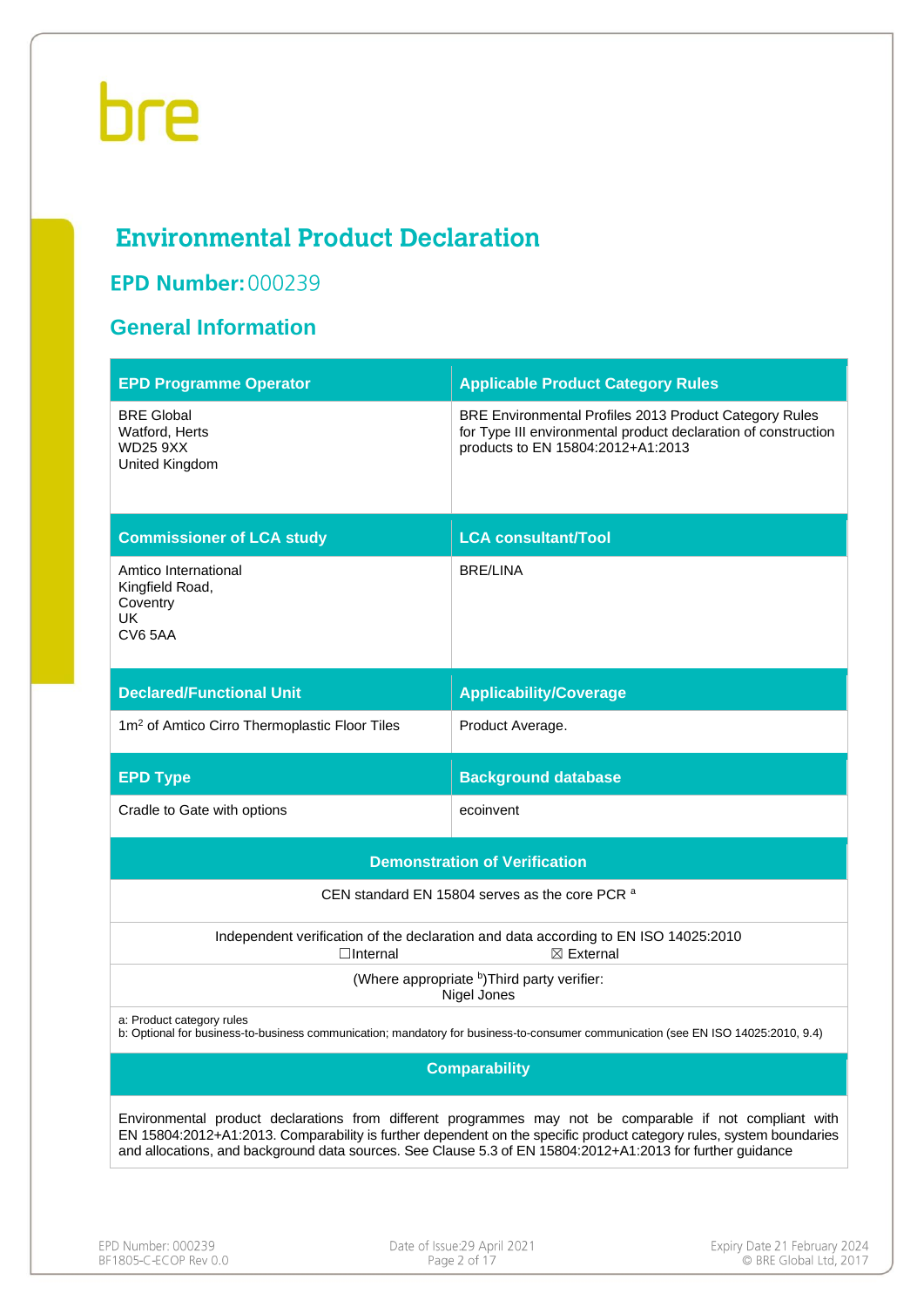#### **Information modules covered**

|                                  | Product   |                |                      |                                | Use stage  |             |           |                                                  |               |                              |                             |                              |                |                        | <b>Benefits and</b><br>loads beyond |  |                                                        |
|----------------------------------|-----------|----------------|----------------------|--------------------------------|------------|-------------|-----------|--------------------------------------------------|---------------|------------------------------|-----------------------------|------------------------------|----------------|------------------------|-------------------------------------|--|--------------------------------------------------------|
|                                  |           | Construction   |                      | Related to the building fabric |            |             |           | End-of-life<br><b>Related to</b><br>the building |               |                              |                             |                              |                | the system<br>boundary |                                     |  |                                                        |
| A <sub>1</sub>                   | A2        | A <sub>3</sub> | A <sub>4</sub>       | A <sub>5</sub>                 | <b>B1</b>  | <b>B2</b>   | <b>B3</b> | <b>B4</b>                                        | <b>B5</b>     | <b>B6</b>                    | <b>B7</b>                   | C <sub>1</sub>               | C <sub>2</sub> | C <sub>3</sub>         | C <sub>4</sub>                      |  | D                                                      |
| <b>Addns</b><br>materials<br>Raw | Transport | Manufacturing  | site<br>Transport to | Construction<br>Installation   | <b>Jse</b> | Maintenance | Repair    | Replacement                                      | Refurbishment | energy<br>Operational<br>use | water<br>Operational<br>use | Deconstruction<br>demolition | Transport      | processing<br>Waste    | Disposal                            |  | Recycling<br>Recovery<br>potential<br>Reuse,<br>and/or |
| ☑                                | ☑         | ☑              | ☑                    | ☑                              | □          | ☑           | $\Box$    |                                                  | $\Box$        |                              | г                           | ☑                            | ☑              | ☑                      | ☑                                   |  | П                                                      |

Note: Ticks indicate the Information Modules declared.

#### **Manufacturing site(s)**

Amtico International Kingfield Road **Coventry** United Kingdom CV6 5AA

#### **Construction Product**

#### **Product Description**

Amtico Cirro is a design-led, high-performance thermoplastic tile collection consisting of 20 products: 16 Woods, 2 Stones and 2 Abstract designs. Available in a range of embosses in tile and plank formats. Amtico Cirro can be used in both residential and commercial applications.

Amtico Cirro is a 2.5 mm product with a 0.55 mm wear layer and is classified as per EN ISO 10874 for use in the following areas.

- 1. Class 23, Heavy Domestic
- 2. Class 33, Heavy Commercial
- 3. Class 42, General Light Industrial

Amtico Cirro products are recommended for use over properly prepared concrete, suspended wood, metal and other suitable substrates.

Amtico Cirro should only be installed using Amtico Adhesives, all of which are certified as EC1 Plus very low emissions, as defined by the GEV EMICODE scheme.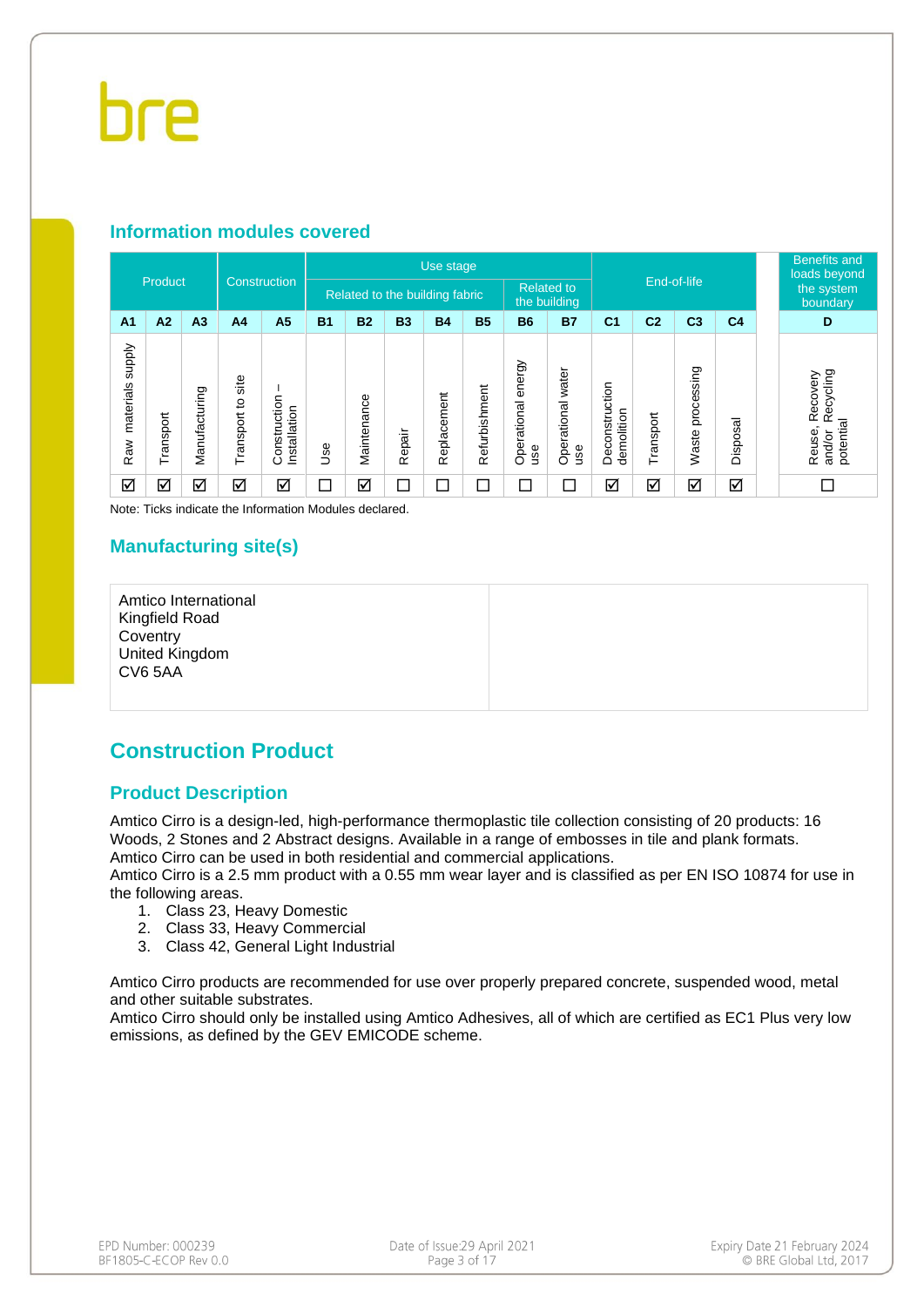#### **Technical Information**

| <b>Property</b>                                                                                                                                                                  | <b>Value, Unit</b>                                             |
|----------------------------------------------------------------------------------------------------------------------------------------------------------------------------------|----------------------------------------------------------------|
| Usage Classification (EN ISO 10874)                                                                                                                                              | 23,33,42                                                       |
| Manufacturing Standard (EN 14565)                                                                                                                                                | Pass                                                           |
| Total Thickness (EN ISO 24346)                                                                                                                                                   | 2.5 <sub>mm</sub>                                              |
| Wear Layer Thickness (EN ISO 24340)                                                                                                                                              | $0.55$ mm                                                      |
| Weight (EN ISO 23997)                                                                                                                                                            | 3126 $g/m^2$                                                   |
| Residual Indentation Recovery. (EN ISO 24343-1)<br>(Minimum Requirement ≥ 80%)                                                                                                   | 95%                                                            |
| Dimensional Stability (EN 14565 Annex C)                                                                                                                                         | ≤0.20%                                                         |
| Dimensional Stability, Curling (EN ISO 23999)<br>(6Hrs@50°C)                                                                                                                     | ≤2mm                                                           |
| Flexibility (EN ISO 24344 Method A)                                                                                                                                              | Pass                                                           |
| Slip Resistance (DIN 51130)                                                                                                                                                      | R <sub>10</sub>                                                |
| Slip Resistance (EN13893)                                                                                                                                                        | Class DS                                                       |
| Chemical Resistance (EN ISO 26987)                                                                                                                                               | Excellent                                                      |
| Light Stability (EN ISO 105-B02)                                                                                                                                                 | $\geq 7$                                                       |
| Flammability /Smoke Emissions (EN 13501-1)                                                                                                                                       | $C_{fl}$ s1                                                    |
| Castor Chair Resistance (EN ISO 4918)<br>(Type W)                                                                                                                                | Pass<br>Continuous use                                         |
| <b>Static Electric Propensity (EN1815)</b>                                                                                                                                       | ≤2 $k$ V                                                       |
| Thermal Resistance EN 12664                                                                                                                                                      | $0.0154$ m <sup>2</sup> K/W<br>Suitable for underfloor heating |
| Peel Resistance (EN ISO 24235)                                                                                                                                                   | Pass                                                           |
| Scratch appearance Assessment (EN14565 Annex A)                                                                                                                                  | Pass                                                           |
| Adhesion - Peel (EN1372)                                                                                                                                                         | $≥1.0N/mm$                                                     |
| Adhesion - Shear (EN1372)                                                                                                                                                        | ≥0.3N/mm <sup>2</sup>                                          |
| Emissions (France - Emissions dans l'air interieur)                                                                                                                              | A+                                                             |
| Emissions (M1)                                                                                                                                                                   | Pass                                                           |
| Emissions (Germany - AgBB/DIBt, Belgium)                                                                                                                                         | Pass                                                           |
| Eurofins Indoor Air Comfort Gold                                                                                                                                                 | IACG-352-03-2018                                               |
| <b>Blue Angel</b>                                                                                                                                                                | Certified                                                      |
| Amtico Cirro Technical Data Sheet is available on the Amtico website.<br>https://www.amtico.com/media/2216529/amtico-cirro-technical-<br>specification-cir-ts-20171027-03-gb.pdf |                                                                |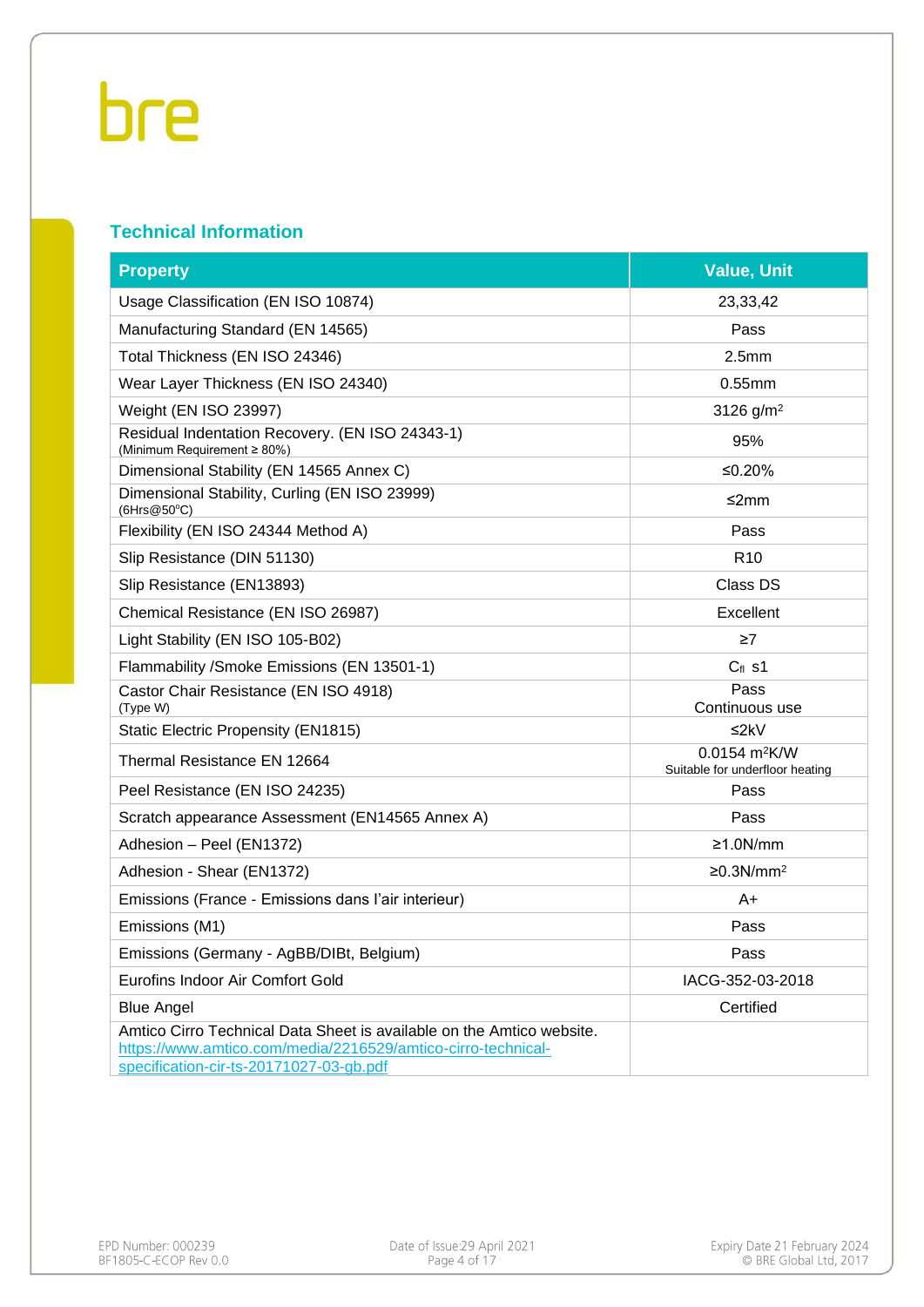#### **Main Product Contents**

| <b>Material/Chemical Input</b>    | %     |
|-----------------------------------|-------|
| Urethane Lacquer                  | < 0.5 |
| Acrylic Polymer                   | 42    |
| <b>Plasticisers</b>               | 22    |
| Rubber                            | 4     |
| Filler                            | 30    |
| <b>Stabilisers &amp; Pigments</b> | 2.0   |

#### **Manufacturing Process**

The product is constructed by the thermal lamination of the wear layer, print film and backing plies. The wear layer and backing plies are all manufactured as follows,

- 1. Required ply raw materials are initially blended.
- 2. The ply blend is then heated and calendered on a mill to produce a ply of the required thickness.
- 3. The plies required to form the end product, along with the print film, are thermally laminated together under pressure, to form the final product.
- 4. The product is then coated with polyurethane, before being cut to size, boxed and dispatched to the customer.

Cutting waste is recycled back into the product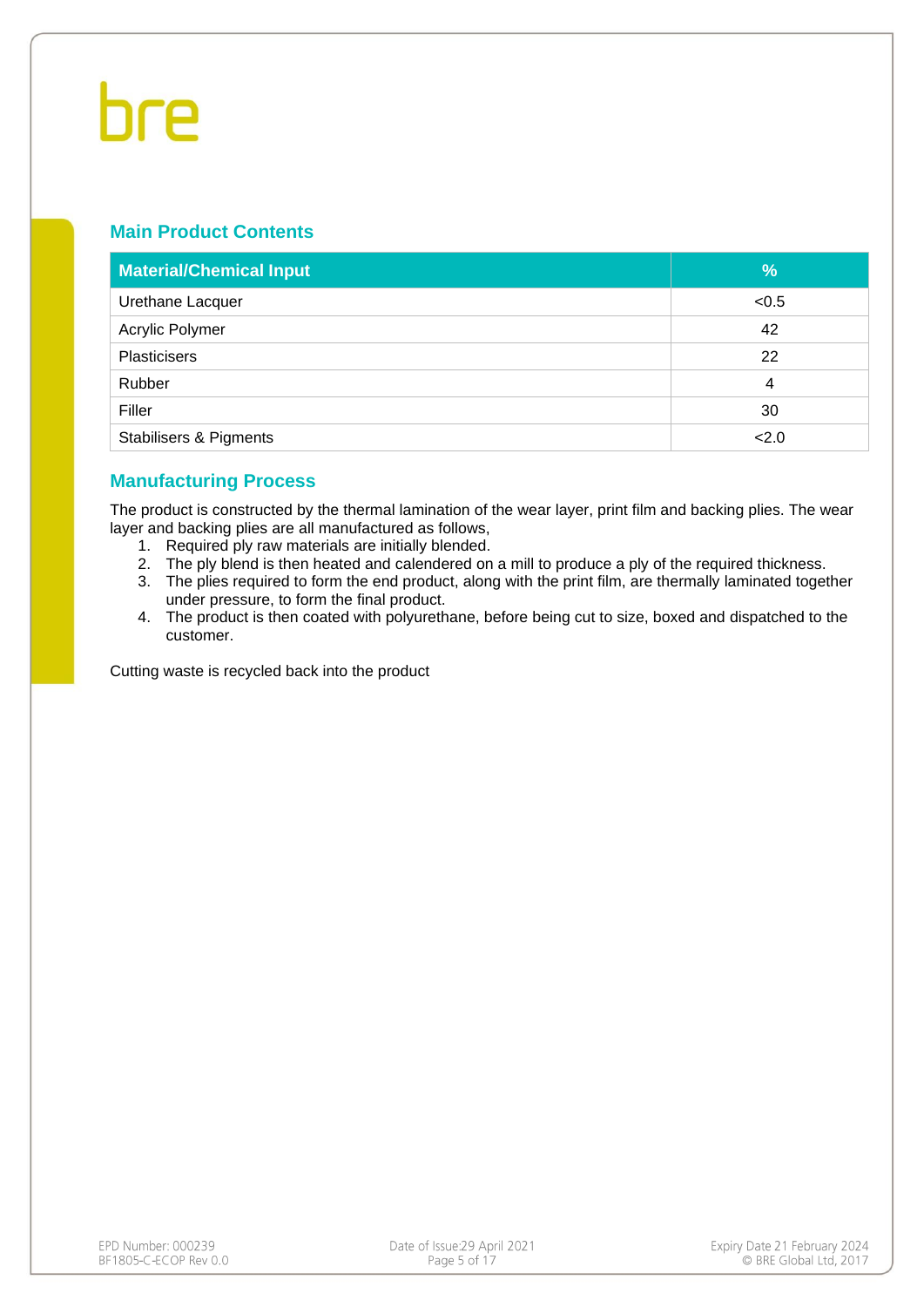#### **Process flow diagram**



#### **Amtico Production Process Flow Diagram**

#### **Construction Installation**

Amtico Cirro should be bonded with a suitably low emissions adhesive to an appropriately prepared subfloor as detailed in BS8302. Full details on installation can be found at:

#### <https://www.amtico.com/media/2216502/amtico-cirro-installation-guidelines-cir-in-20170928-01-gb.pdf>

Installation off cuts can be disposed of via recycling, energy recovery schemes or landfilled. Wherever possible it is recommended that products should always be recycled.

#### **Use Information**

#### Emissions

Amtico Cirro adheres to the emission requirements of Indoor Air Comfort Gold, German AgBB/DIBt, Belgium, Finnish M1, Blue Angel and is rated as A+ in the French "Emissions dans I'air interieur" scheme.

EPD Number: 000239 BF1805-C-ECOP Rev 0.0 Date of Issue: 29 April 2021 Page 6 of 17

Expiry Date 21 February 2024  $\sim$  BRE Global Ltd, 2017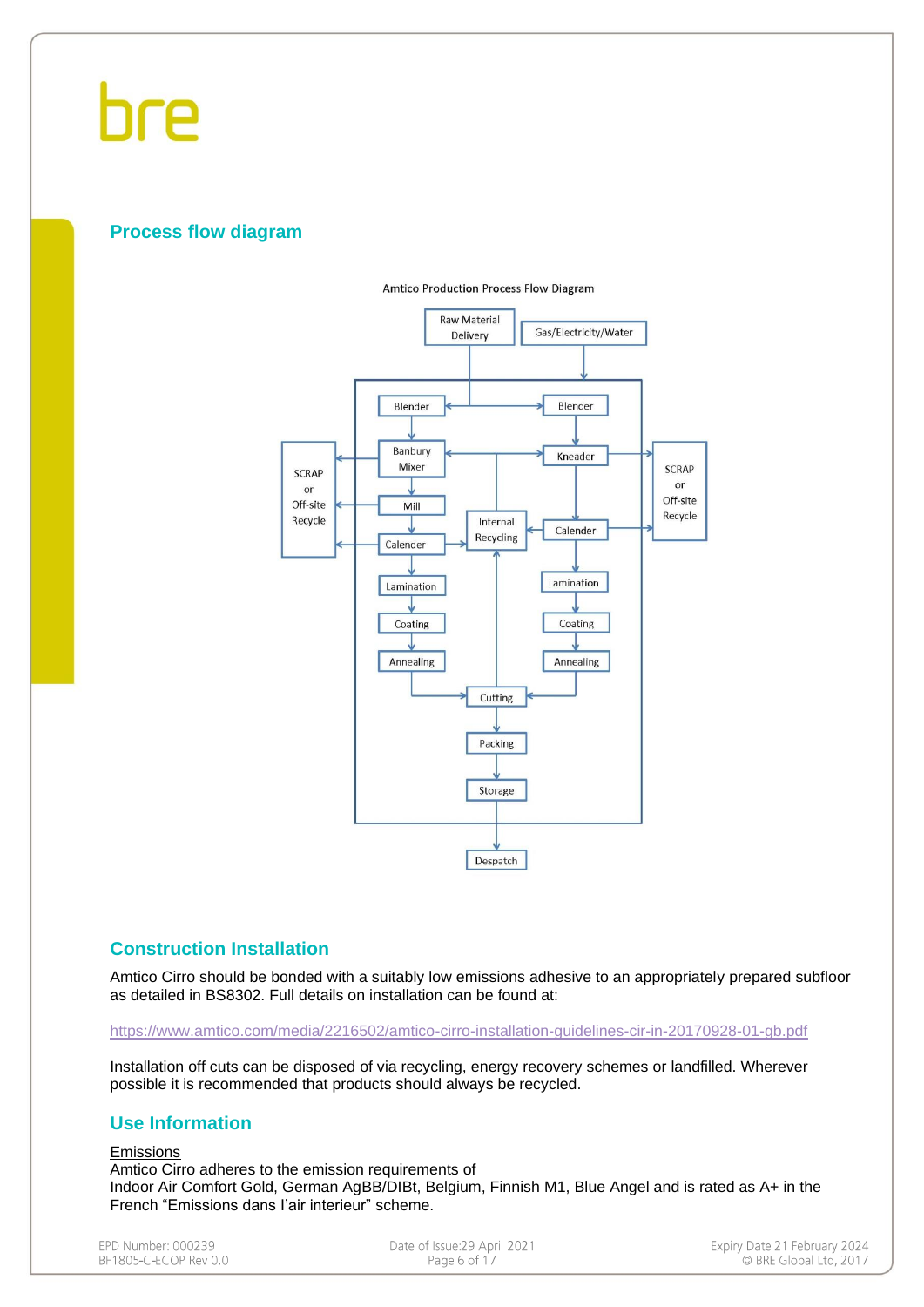#### **End of Life**

At the end of the product's life, the flooring is mechanically removed from the subfloor and disposed of by landfill or incineration/energy recovery. It is assumed that the amount of energy required to remove the floor is 0.03kWh/m2.

It is assumed that 80% of the product will go to landfill, with the remaining 20% being recycled or used in energy recovery schemes. The distance travelled from the demolition site to a disposal site will be no more than 200km.

#### **Life Cycle Assessment Calculation Rules**

#### **Declared / Functional unit description**

1m<sup>2</sup> Amtico Cirro Floor Tiles

#### **System boundary**

Modules A1-A3: Includes raw materials, energy, water and transport processes required to make the product up to the factory gate, as well as production, packaging and general site waste

Module A4: Transport from factory gate to installation site. Distance was calculated as an average based on product sales across UK, Europe, middle and Far East.

Module A5: Floor installation, including adhesive and disposal of off-cuts and packaging.

Module B2: Electricity, water, cleaning products required to clean and maintain the product for one year.

Module C1: The amount of electricity required to remove a floor.

Module C2: Transportation of removed flooring to landfill or energy recovery site. Assumed distance is 200km. Module C3: Waste processing of flooring waste.

Module C4: Disposal

#### **Data sources, quality and allocation**

Amtico manufactures other LVT products at its production site in addition to the product covered by this EPD. Calculations were performed to enable allocation of total site energy use, water and waste to the Amtico Cirro production. Allocation procedures were by physical allocation and are according to EN 15804 and are based on the ISO14044 guidance

Transportation distances were calculated for Amtico Cirro, based percentage of total square meters supplied to a distribution centre or sales region and the distance to the distribution centre or sales region.

The LCA was calculated using BRE LINA V2.0.8 with Ecoinvent

#### **Cut-off criteria**

- 1. No manufacturing site water discharge volume data was available. Historical data indicated that 25% of the input water is discharge to the drain. The other 75% is lost through steam leaks, evaporation from cooling towers and quench water going to surface drains.
- 2. Transport distances to site were not calculated for Sales Business Units with <1% of product sales.
- 3. The product life was based on the commercial 10 years warranty.

| FPD Number: 000239    |  |
|-----------------------|--|
| BE1805-C-ECOP Rev 0.0 |  |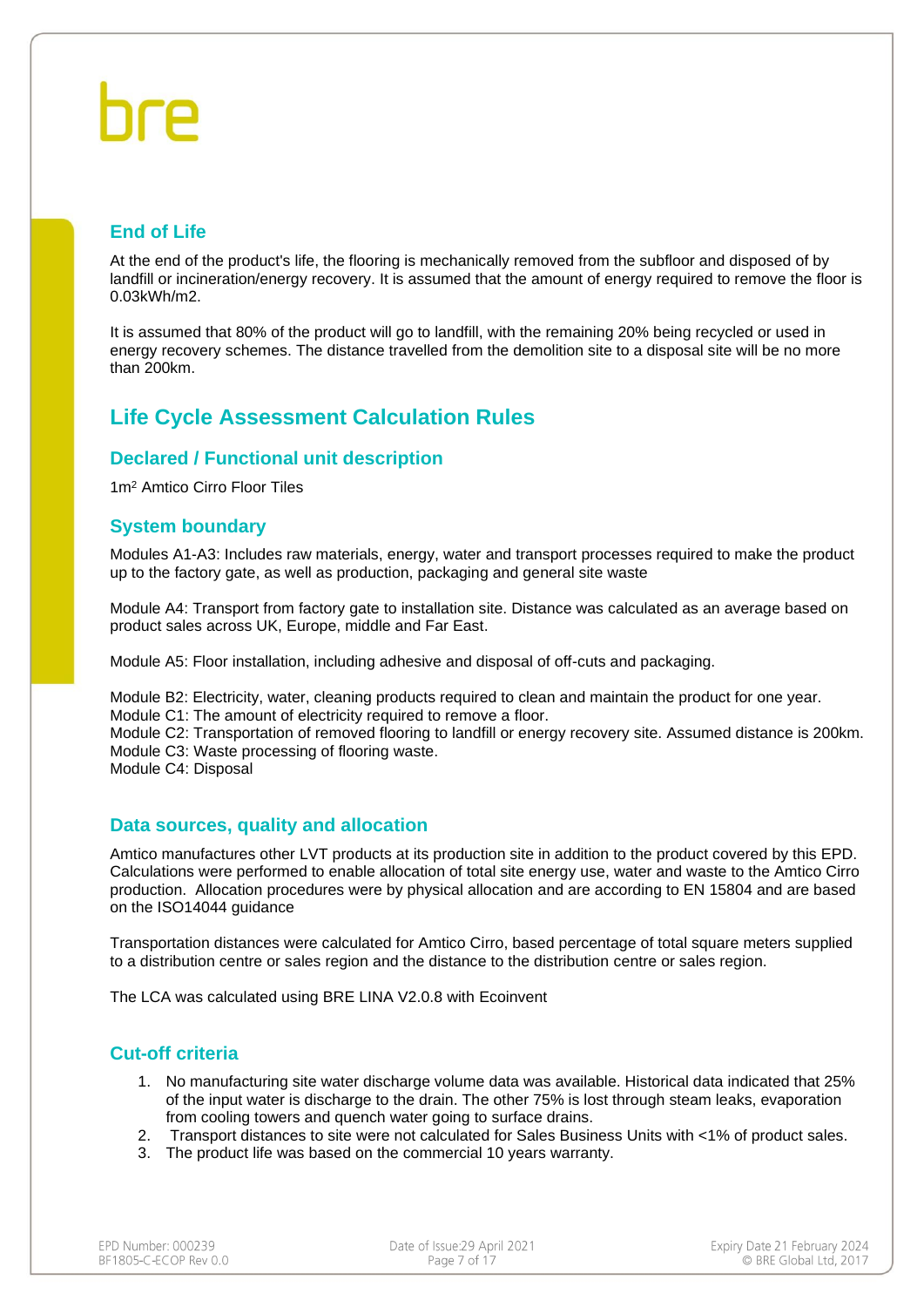#### **LCA Results**

(MND = module not declared; MNR = module not relevant; INA = indicator not assessed; AGG = aggregated)

| <u>r arameters describing environmental impacts</u>                   |                                               |                |                              |                     |                              |                       |                                           |                 |                                |
|-----------------------------------------------------------------------|-----------------------------------------------|----------------|------------------------------|---------------------|------------------------------|-----------------------|-------------------------------------------|-----------------|--------------------------------|
|                                                                       |                                               |                | <b>GWP</b>                   | <b>ODP</b>          | <b>AP</b>                    | <b>EP</b>             | <b>POCP</b>                               | <b>ADPE</b>     | <b>ADPF</b>                    |
|                                                                       |                                               |                | kq CO <sub>2</sub><br>equiv. | kg CFC 11<br>equiv. | kg SO <sub>2</sub><br>equiv. | kg $(PO4)3$<br>equiv. | kgC <sub>2</sub> H <sub>4</sub><br>equiv. | kg Sb<br>equiv. | MJ, net<br>calorific<br>value. |
|                                                                       | Raw material<br>supply                        | A1             | $1.49e + 1$                  | 3.48e-7             | 8.48e-2                      | 1.42e-2               | 1.65e-2                                   | 8.02e-5         | $2.54e + 2$                    |
| Product stage                                                         | Transport                                     | A2             | 2.93e-1                      | 5.28e-8             | $2.71e-3$                    | 4.00e-4               | 2.74e-4                                   | 4.15e-7         | $4.41e + 0$                    |
|                                                                       | Manufacturing                                 | A3             | $1.03e + 0$                  | 1.20e-7             | 7.69e-3                      | $2.51e-3$             | 6.58e-4                                   | 2.39e-6         | $2.40e+1$                      |
|                                                                       | Total (of product<br>stage)                   | $A1-3$         | $1.63e+1$                    | 5.21e-7             | $9.52e-2$                    | 1.71e-2               | 1.75e-2                                   | 8.31e-5         | $2.82e + 2$                    |
| Construction                                                          | Transport                                     | A4             | 4.83e-1                      | 8.88e-8             | 1.65e-3                      | 4.29e-4               | 2.84e-4                                   | 1.27e-6         | $7.29e+0$                      |
| process stage                                                         | Construction                                  | A <sub>5</sub> | $1.25e + 0$                  | 1.03e-7             | 7.58e-3                      | 1.98e-3               | 1.49e-3                                   | 7.47e-6         | $2.71e+1$                      |
|                                                                       | Use                                           | <b>B1</b>      | <b>MND</b>                   | <b>MND</b>          | <b>MND</b>                   | <b>MND</b>            | <b>MND</b>                                | <b>MND</b>      | <b>MND</b>                     |
|                                                                       | Maintenance                                   | <b>B2</b>      | $1.10e + 1$                  | 7.92e-7             | $6.09e-2$                    | 1.66e-2               | 4.34e-3                                   | 2.05e-5         | $1.89e + 2$                    |
|                                                                       | Repair                                        | <b>B3</b>      | <b>MND</b>                   | <b>MND</b>          | <b>MND</b>                   | <b>MND</b>            | <b>MND</b>                                | <b>MND</b>      | <b>MND</b>                     |
| Use stage                                                             | Replacement                                   | <b>B4</b>      | <b>MND</b>                   | <b>MND</b>          | <b>MND</b>                   | <b>MND</b>            | <b>MND</b>                                | <b>MND</b>      | <b>MND</b>                     |
|                                                                       | Refurbishment                                 | <b>B5</b>      | <b>MND</b>                   | <b>MND</b>          | <b>MND</b>                   | <b>MND</b>            | <b>MND</b>                                | <b>MND</b>      | <b>MND</b>                     |
|                                                                       | Operational<br>energy use                     | <b>B6</b>      | <b>MND</b>                   | <b>MND</b>          | <b>MND</b>                   | <b>MND</b>            | <b>MND</b>                                | <b>MND</b>      | <b>MND</b>                     |
|                                                                       | Operational<br>water use                      | <b>B7</b>      | <b>MND</b>                   | <b>MND</b>          | <b>MND</b>                   | <b>MND</b>            | <b>MND</b>                                | <b>MND</b>      | <b>MND</b>                     |
|                                                                       | Deconstruction,<br>demolition                 | C <sub>1</sub> | 1.80e-2                      | 1.17e-9             | 9.77e-5                      | 2.24e-5               | 5.56e-6                                   | 2.18e-8         | 2.78e-1                        |
|                                                                       | Transport                                     | C <sub>2</sub> | $1.05e-1$                    | 1.92e-8             | $3.50e-4$                    | 9.22e-5               | 6.10e-5                                   | 2.75e-7         | $1.58e + 0$                    |
| End of life                                                           | Waste<br>processing                           | C <sub>3</sub> | $0.00e + 0$                  | $0.00e + 0$         | $0.00e + 0$                  | $0.00e + 0$           | $0.00e + 0$                               | $0.00e + 0$     | $0.00e + 0$                    |
|                                                                       | Disposal                                      | C <sub>4</sub> | 2.59e-2                      | 6.81e-9             | 1.81e-4                      | 5.95e-5               | $3.01e-5$                                 | 3.67e-8         | $6.35e-1$                      |
| Potential<br>benefits and<br>loads beyond<br>the system<br>boundaries | Reuse,<br>recovery,<br>recycling<br>potential | D              | <b>MND</b>                   | <b>MND</b>          | <b>MND</b>                   | <b>MND</b>            | <b>MND</b>                                | <b>MND</b>      | <b>MND</b>                     |

**Parameters describing environmental impacts**

GWP = Global Warming Potential;

ODP = Ozone Depletion Potential;

AP = Acidification Potential for Soil and Water; EP = Eutrophication Potential;

POCP = Formation potential of tropospheric Ozone; ADPE = Abiotic Depletion Potential – Elements; ADPF = Abiotic Depletion Potential – Fossil Fuels;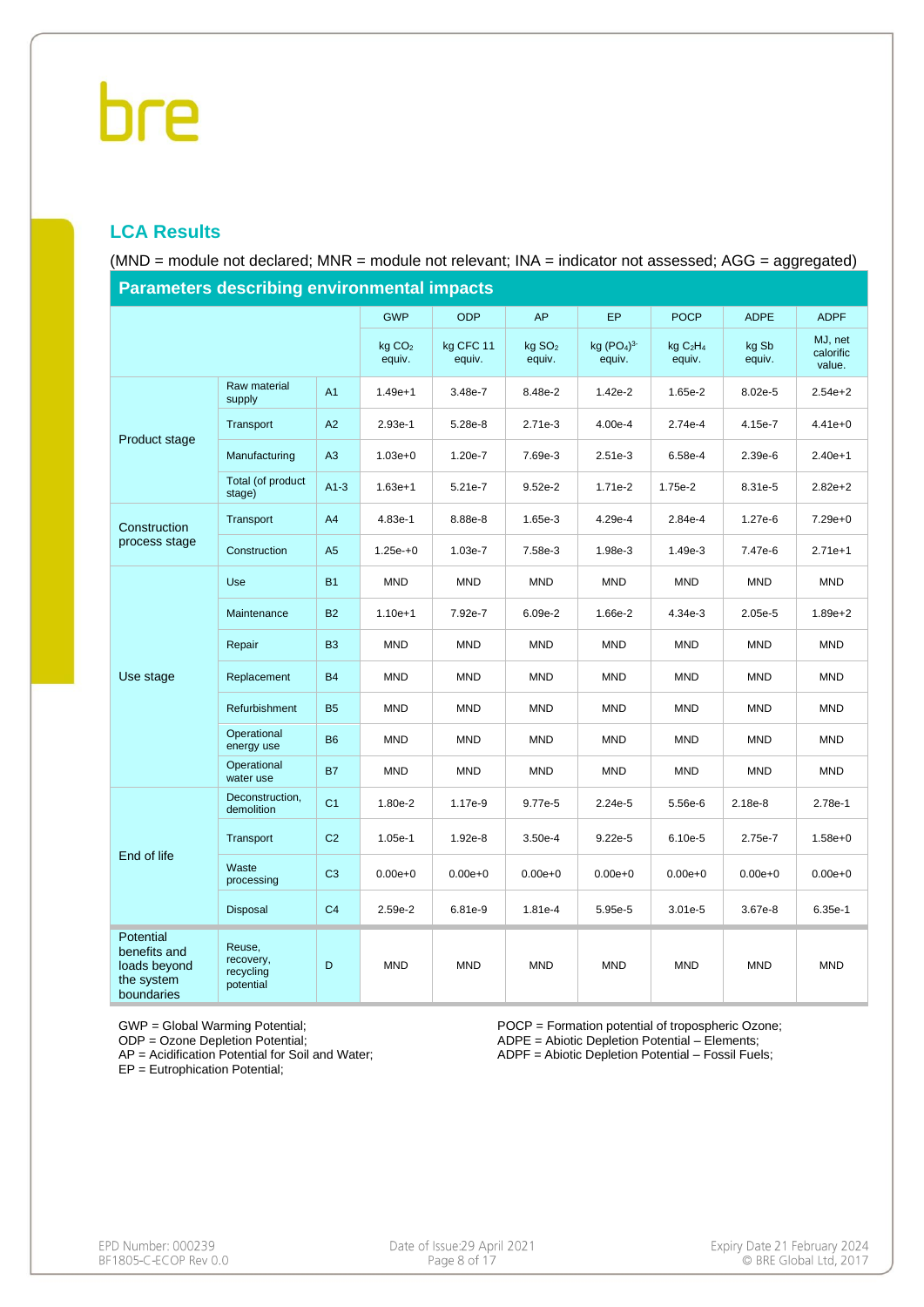#### **LCA Results (continued)**

| Parameters describing resource use, primary energy                    |                                               |                |             |              |             |              |              |              |
|-----------------------------------------------------------------------|-----------------------------------------------|----------------|-------------|--------------|-------------|--------------|--------------|--------------|
|                                                                       |                                               |                | <b>PERE</b> | <b>PERM</b>  | <b>PERT</b> | <b>PENRE</b> | <b>PENRM</b> | <b>PENRT</b> |
|                                                                       |                                               |                | <b>MJ</b>   | <b>MJ</b>    | <b>MJ</b>   | <b>MJ</b>    | <b>MJ</b>    | <b>MJ</b>    |
|                                                                       | Raw material<br>supply                        | A <sub>1</sub> | $3.89e + 0$ | 2.69e-3      | $3.90e + 0$ | $2.61e + 2$  | $0.00e + 0$  | $2.61e + 2$  |
| Product stage                                                         | Transport                                     | A2             | 7.88e-2     | 1.60e-7      | 7.88e-2     | $4.43e+0$    | $0.00e + 0$  | $4.43e + 0$  |
|                                                                       | Manufacturing                                 | A3             | $9.30e + 0$ | 3.43e-6      | $9.30e + 0$ | $2.97e+1$    | $0.00e + 0$  | $2.97e+1$    |
|                                                                       | Total (of product<br>stage)                   | $A1-3$         | $1.33e+1$   | 2.69e-3      | $1.33e + 1$ | $2.95e + 2$  | $0.00e + 0$  | $2.95e + 2$  |
| Construction                                                          | Transport                                     | A4             | 9.71e-2     | 3.59e-7      | $9.71e-2$   | $7.24e+0$    | $0.00e + 0$  | $7.24e+0$    |
| process stage                                                         | Construction                                  | A <sub>5</sub> | $2.73e+0$   | 1.39e-4      | $2.73e+0$   | $2.82e+1$    | $0.00e + 0$  | $2.82e+1$    |
|                                                                       | Use                                           | <b>B1</b>      | <b>MND</b>  | <b>MND</b>   | <b>MND</b>  | <b>MND</b>   | <b>MND</b>   | <b>MND</b>   |
|                                                                       | Maintenance                                   | <b>B2</b>      | $1.41e+1$   | $3.56e + -5$ | $1.41e+1$   | $2.40e + 2$  | $0.00e + 0$  | $2.40e + 2$  |
|                                                                       | Repair                                        | B <sub>3</sub> | <b>MND</b>  | <b>MND</b>   | <b>MND</b>  | <b>MND</b>   | <b>MND</b>   | <b>MND</b>   |
| Use stage                                                             | Replacement                                   | <b>B4</b>      | <b>MND</b>  | <b>MND</b>   | <b>MND</b>  | <b>MND</b>   | <b>MND</b>   | <b>MND</b>   |
|                                                                       | Refurbishment                                 | <b>B5</b>      | <b>MND</b>  | <b>MND</b>   | <b>MND</b>  | <b>MND</b>   | <b>MND</b>   | <b>MND</b>   |
|                                                                       | Operational<br>energy use                     | <b>B6</b>      | <b>MND</b>  | <b>MND</b>   | <b>MND</b>  | <b>MND</b>   | <b>MND</b>   | <b>MND</b>   |
|                                                                       | Operational<br>water use                      | <b>B7</b>      | <b>MND</b>  | <b>MND</b>   | <b>MND</b>  | <b>MND</b>   | <b>MND</b>   | <b>MND</b>   |
|                                                                       | Deconstruction,<br>demolition                 | C <sub>1</sub> | 2.40e-2     | 4.33e-8      | 2.40e-2     | 3.70e-1      | $0.00e + 0$  | 3.70e-1      |
|                                                                       | Transport                                     | C <sub>2</sub> | $2.10e-2$   | 7.80e-8      | $2.10e-2$   | $1.57e+0$    | $0.00e + 0$  | $1.57e + 0$  |
| End of life                                                           | Waste<br>processing                           | C <sub>3</sub> | $0.00e + 0$ | $0.00e + 0$  | $0.00e + 0$ | $0.00e + 0$  | $0.00e + 0$  | $0.00e + 0$  |
|                                                                       | Disposal                                      | C <sub>4</sub> | 1.94e-2     | 5.31e-8      | 1.94e-2     | 6.39e-1      | $0.00e + 0$  | 6.39e-1      |
| Potential<br>benefits and<br>loads beyond<br>the system<br>boundaries | Reuse,<br>recovery,<br>recycling<br>potential | D              | <b>MND</b>  | <b>MND</b>   | <b>MND</b>  | <b>MND</b>   | <b>MND</b>   | <b>MND</b>   |

PERE = Use of renewable primary energy excluding renewable primary energy used as raw materials; PERM = Use of renewable primary energy resources used as raw

PENRE = Use of non-renewable primary energy excluding nonrenewable primary energy resources used as raw materials; PENRM = Use of non-renewable primary energy resources used as raw materials;

PERT = Total use of renewable primary energy resources;

PENRT = Total use of non-renewable primary energy resource

materials;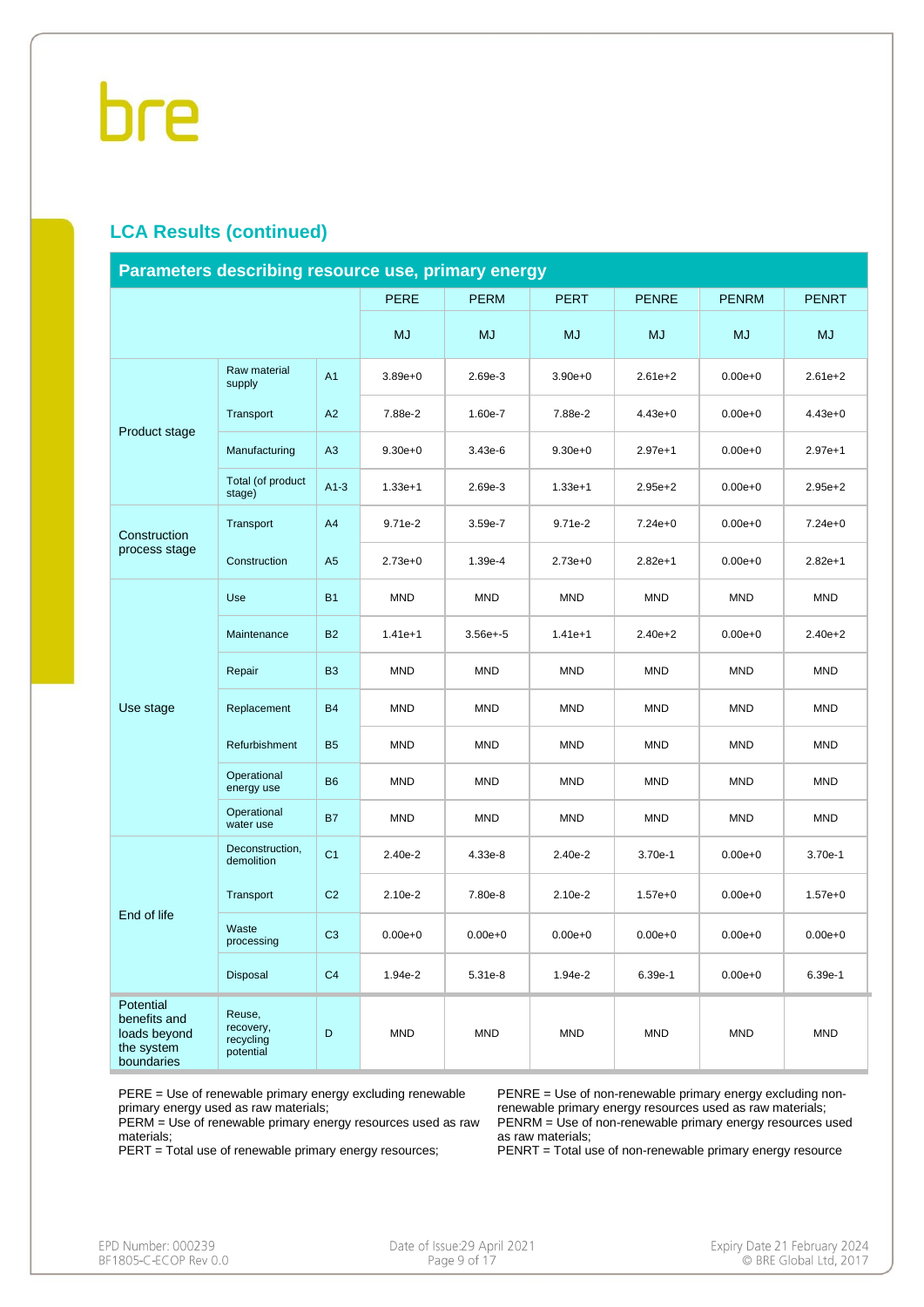#### **LCA Results (continued)**

|                                                                       | Parameters describing resource use, secondary materials and fuels, use of water |                |             |                                  |                                  |                |  |  |  |  |  |
|-----------------------------------------------------------------------|---------------------------------------------------------------------------------|----------------|-------------|----------------------------------|----------------------------------|----------------|--|--|--|--|--|
|                                                                       |                                                                                 |                | <b>SM</b>   | <b>RSF</b>                       | <b>NRSF</b>                      | <b>FW</b>      |  |  |  |  |  |
|                                                                       |                                                                                 |                | kg          | <b>MJ</b><br>net calorific value | <b>MJ</b><br>net calorific value | m <sup>3</sup> |  |  |  |  |  |
|                                                                       | Raw material<br>supply                                                          | A1             | $0.00e + 0$ | $0.00e + 0$                      | $0.00e + 0$                      | 1.46e-1        |  |  |  |  |  |
| Product stage                                                         | Transport                                                                       | A2             | $0.00e + 0$ | $0.00e + 0$                      | $0.00e + 0$                      | $1.03e-3$      |  |  |  |  |  |
|                                                                       | Manufacturing                                                                   | A3             | $0.00e + 0$ | $0.00e + 0$                      | $0.00e + 0$                      | 9.66e-3        |  |  |  |  |  |
|                                                                       | Total (of product<br>stage)                                                     | $A1-3$         | $0.00e + 0$ | $0.00e + 0$                      | $0.00e + 0$                      | 1.56e-1        |  |  |  |  |  |
| Construction                                                          | Transport                                                                       | A4             | $0.00e + 0$ | $0.00e + 0$                      | $0.00e + 0$                      | 1.58e-3        |  |  |  |  |  |
| process stage                                                         | Construction                                                                    | A <sub>5</sub> | $0.00e + 0$ | $0.00e + 0$                      | $0.00e + 0$                      | 4.08e-2        |  |  |  |  |  |
|                                                                       | Use                                                                             | <b>B1</b>      | <b>MND</b>  | <b>MND</b>                       | <b>MND</b>                       | <b>MND</b>     |  |  |  |  |  |
|                                                                       | Maintenance                                                                     | <b>B2</b>      | $0.00e + 0$ | $0.00e + 0$                      | $0.00e + 0$                      | 7.99e-2        |  |  |  |  |  |
|                                                                       | Repair                                                                          | <b>B3</b>      | <b>MND</b>  | <b>MND</b>                       | <b>MND</b>                       | <b>MND</b>     |  |  |  |  |  |
| Use stage                                                             | Replacement                                                                     | <b>B4</b>      | <b>MND</b>  | <b>MND</b>                       | <b>MND</b>                       | <b>MND</b>     |  |  |  |  |  |
|                                                                       | Refurbishment                                                                   | <b>B5</b>      | <b>MND</b>  | <b>MND</b>                       | <b>MND</b>                       | <b>MND</b>     |  |  |  |  |  |
|                                                                       | Operational<br>energy use                                                       | <b>B6</b>      | <b>MND</b>  | <b>MND</b>                       | <b>MND</b>                       | <b>MND</b>     |  |  |  |  |  |
|                                                                       | Operational<br>water use                                                        | <b>B7</b>      | <b>MND</b>  | <b>MND</b>                       | <b>MND</b>                       | <b>MND</b>     |  |  |  |  |  |
|                                                                       | Deconstruction,<br>demolition                                                   | C <sub>1</sub> | $0.00e + 0$ | $0.00e + 0$                      | $0.00e + 0$                      | 7.39e-5        |  |  |  |  |  |
|                                                                       | Transport                                                                       | C <sub>2</sub> | $0.00e + 0$ | $0.00e + 0$                      | $0.00e + 0$                      | 3.42e-4        |  |  |  |  |  |
| End of life                                                           | Waste<br>processing                                                             | C <sub>3</sub> | $0.00e + 0$ | $0.00e + 0$                      | $0.00e + 0$                      | $0.00e + 0$    |  |  |  |  |  |
|                                                                       | Disposal                                                                        | C <sub>4</sub> | $0.00e + 0$ | $0.00e + 0$                      | $0.00e + 0$                      | 7.15e-4        |  |  |  |  |  |
| Potential<br>benefits and<br>loads beyond<br>the system<br>boundaries | Reuse,<br>recovery,<br>recycling<br>potential                                   | D              | <b>MND</b>  | <b>MND</b>                       | <b>MND</b>                       | <b>MND</b>     |  |  |  |  |  |

SM = Use of secondary material; RSF = Use of renewable secondary fuels; NRSF = Use of non-renewable secondary fuels; FW = Net use of fresh water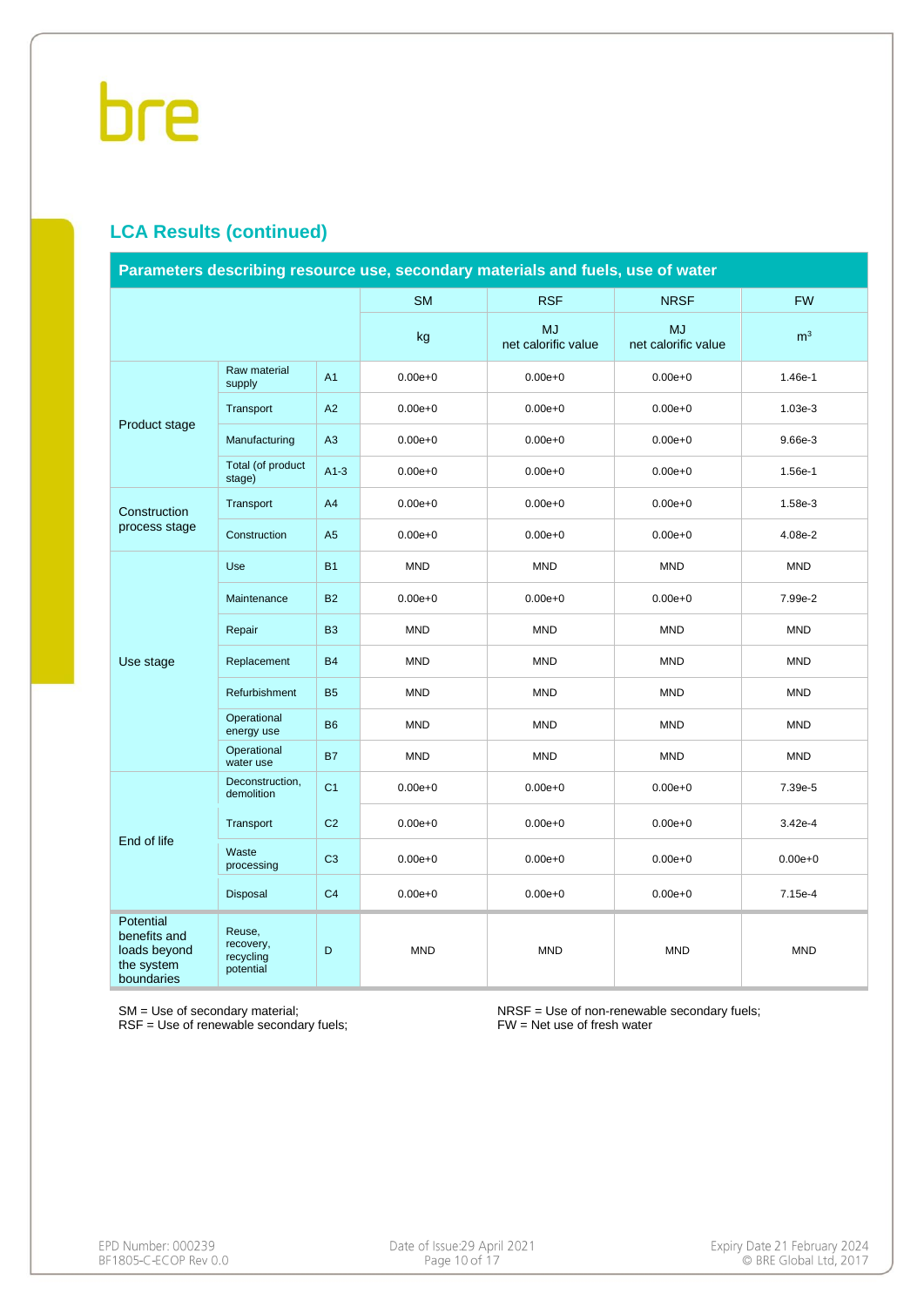#### **LCA Results (continued)**

| Other environmental information describing waste categories           |                                               |                |                    |             |             |  |  |  |  |
|-----------------------------------------------------------------------|-----------------------------------------------|----------------|--------------------|-------------|-------------|--|--|--|--|
|                                                                       |                                               |                | <b>HWD</b>         | <b>NHWD</b> | <b>RWD</b>  |  |  |  |  |
|                                                                       |                                               |                | kg                 | kg          | kg          |  |  |  |  |
|                                                                       | Raw material<br>supply                        | A <sub>1</sub> | 9.93e-1<br>3.18e-1 |             | 1.84e-4     |  |  |  |  |
| Product stage                                                         | Transport                                     | A2             | 1.76e-3            | $2.27e-1$   | $3.04e-5$   |  |  |  |  |
|                                                                       | Manufacturing                                 | A <sub>3</sub> | 1.12e-2            | 4.86e-2     | 1.47e-4     |  |  |  |  |
|                                                                       | Total (of<br>product stage)                   | $A1-3$         | 1.01e-0            | 5.93e-1     | $3.61e-4$   |  |  |  |  |
| Construction                                                          | Transport                                     | A4             | 3.05e-3            | 3.38e-1     | 5.03e-5     |  |  |  |  |
| process stage                                                         | Construction                                  | A <sub>5</sub> | 6.23e-2            | 8.43e-1     | 5.03e-5     |  |  |  |  |
| Use                                                                   |                                               | <b>B1</b>      | <b>MND</b>         | <b>MND</b>  | <b>MND</b>  |  |  |  |  |
|                                                                       | Maintenance                                   | <b>B2</b>      | 6.00e-2            | 4.57e-1     | 1.15e-3     |  |  |  |  |
|                                                                       | Repair                                        | B <sub>3</sub> | <b>MND</b>         | <b>MND</b>  | <b>MND</b>  |  |  |  |  |
| Use stage                                                             | Replacement                                   | <b>B4</b>      | <b>MND</b>         | <b>MND</b>  | <b>MND</b>  |  |  |  |  |
|                                                                       | Refurbishment                                 | <b>B5</b>      | <b>MND</b>         | <b>MND</b>  | <b>MND</b>  |  |  |  |  |
|                                                                       | Operational<br>energy use                     | <b>B6</b>      | <b>MND</b>         | <b>MND</b>  | <b>MND</b>  |  |  |  |  |
|                                                                       | Operational<br>water use                      | <b>B7</b>      | <b>MND</b>         | <b>MND</b>  | <b>MND</b>  |  |  |  |  |
|                                                                       | Deconstruction,<br>demolition                 | C <sub>1</sub> | 4.22e-5            | 4.49e-4     | $2.04e-6$   |  |  |  |  |
|                                                                       | Transport                                     | C <sub>2</sub> | 6.62e-4            | 7.36e-2     | 1.09e-5     |  |  |  |  |
| End of life                                                           | Waste<br>processing                           | C <sub>3</sub> | $0.00e + 0$        | $0.00e + 0$ | $0.00e + 0$ |  |  |  |  |
|                                                                       | Disposal                                      | C <sub>4</sub> | 4.78e-4            | $2.50e + 0$ | 3.93e-6     |  |  |  |  |
| Potential<br>benefits and<br>loads beyond<br>the system<br>boundaries | Reuse,<br>recovery,<br>recycling<br>potential | D              | <b>MND</b>         | <b>MND</b>  | <b>MND</b>  |  |  |  |  |

HWD = Hazardous waste disposed;

NHWD = Non-hazardous waste disposed;

RWD = Radioactive waste disposed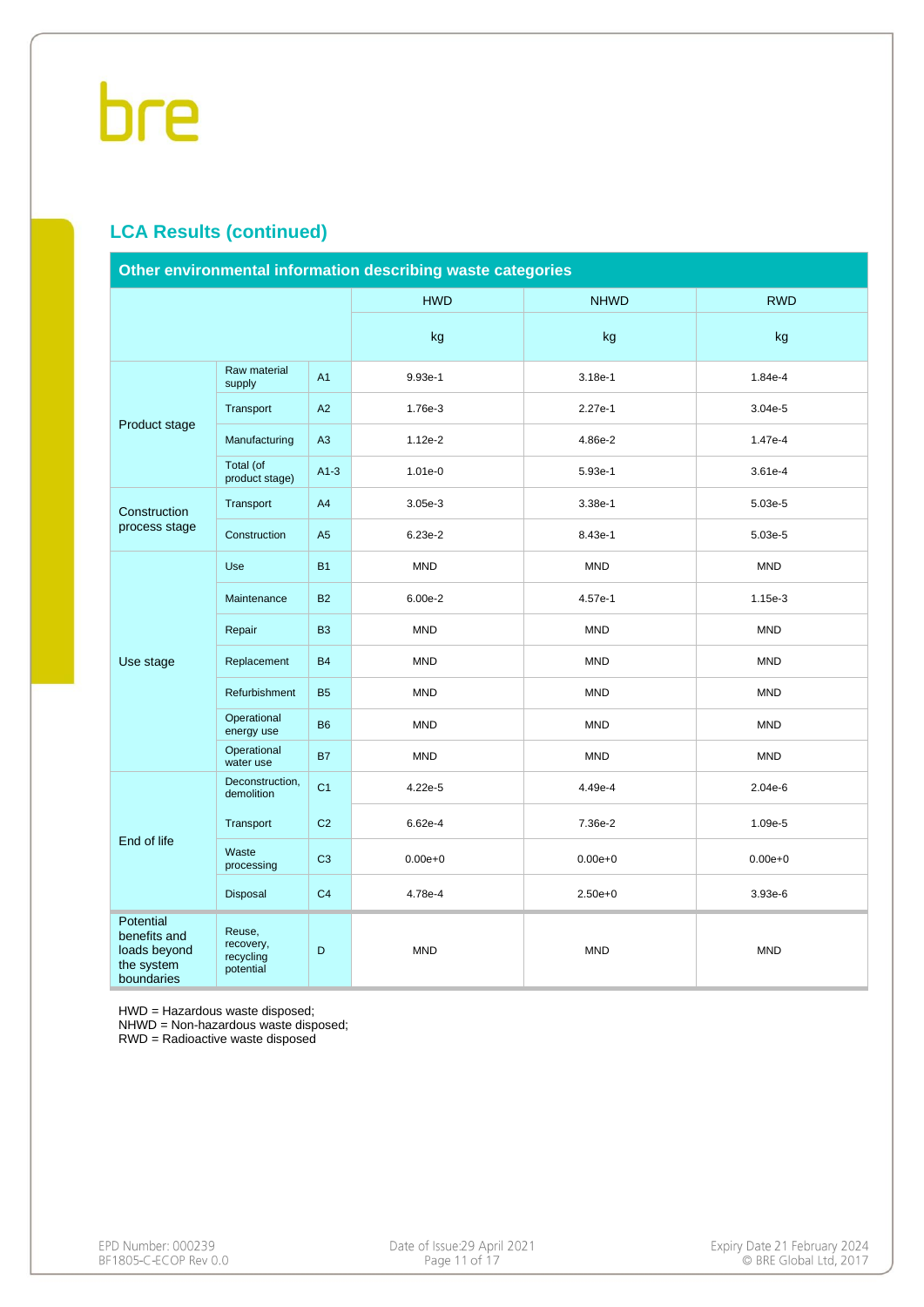#### **LCA Results (continued)**

|                                                                                                                                       | Other environmental information describing output flows - at end of life |                |             |             |             |                          |  |  |  |  |  |
|---------------------------------------------------------------------------------------------------------------------------------------|--------------------------------------------------------------------------|----------------|-------------|-------------|-------------|--------------------------|--|--|--|--|--|
|                                                                                                                                       |                                                                          |                | <b>CRU</b>  | <b>MFR</b>  | <b>MER</b>  | EE.                      |  |  |  |  |  |
|                                                                                                                                       |                                                                          |                | kg          | kg          | kg          | MJ per energy<br>carrier |  |  |  |  |  |
|                                                                                                                                       | Raw material<br>supply                                                   | A <sub>1</sub> | $0.00e + 0$ | $0.00e + 0$ | $0.00e + 0$ | $0.00e + 0$              |  |  |  |  |  |
|                                                                                                                                       | Transport                                                                | A2             | $0.00e + 0$ | $0.00e + 0$ | $0.00e + 0$ | $0.00e + 0$              |  |  |  |  |  |
| Product stage<br>Construction<br>process stage<br>Use stage<br>End of life<br>Potential<br>benefits and<br>loads beyond<br>the system | Manufacturing                                                            | A3             | $0.00e + 0$ | 1.61e-1     | 4.15e-2     | $0.00e + 0$              |  |  |  |  |  |
|                                                                                                                                       | Total (of product<br>stage)                                              | $A1-3$         | $0.00e + 0$ | 1.61e-1     | 4.15e-2     | $0.00e + 0$              |  |  |  |  |  |
|                                                                                                                                       | Transport                                                                | A4             | $0.00e + 0$ | $0.00e + 0$ | $0.00e + 0$ | $0.00e + 0$              |  |  |  |  |  |
|                                                                                                                                       | Construction                                                             | A <sub>5</sub> | $0.00e + 0$ | 3.64e-1     | 1.58e-1     | $0.00e + 0$              |  |  |  |  |  |
|                                                                                                                                       | Use                                                                      | <b>B1</b>      | <b>MND</b>  | <b>MND</b>  | <b>MND</b>  | <b>MND</b>               |  |  |  |  |  |
|                                                                                                                                       | Maintenance                                                              | <b>B2</b>      | $0.00e + 0$ | $0.00e + 0$ | 6.24e-2     | $0.00e + 0$              |  |  |  |  |  |
|                                                                                                                                       | Repair                                                                   | <b>B3</b>      | <b>MND</b>  | <b>MND</b>  | <b>MND</b>  | <b>MND</b>               |  |  |  |  |  |
|                                                                                                                                       | Replacement                                                              | <b>B4</b>      | <b>MND</b>  | <b>MND</b>  | <b>MND</b>  | <b>MND</b>               |  |  |  |  |  |
|                                                                                                                                       | Refurbishment                                                            | <b>B5</b>      | <b>MND</b>  | <b>MND</b>  | <b>MND</b>  | <b>MND</b>               |  |  |  |  |  |
|                                                                                                                                       | Operational<br>energy use                                                | <b>B6</b>      | <b>MND</b>  | <b>MND</b>  | <b>MND</b>  | <b>MND</b>               |  |  |  |  |  |
|                                                                                                                                       | Operational<br>water use                                                 | <b>B7</b>      | <b>MND</b>  | <b>MND</b>  | <b>MND</b>  | <b>MND</b>               |  |  |  |  |  |
|                                                                                                                                       | Deconstruction,<br>demolition                                            | C <sub>1</sub> | $0.00e + 0$ | $0.00e + 0$ | $0.00e + 0$ | $0.00e + 0$              |  |  |  |  |  |
|                                                                                                                                       | Transport                                                                | C <sub>2</sub> | $0.00e + 0$ | $0.00e + 0$ | $0.00e + 0$ | $0.00e + 0$              |  |  |  |  |  |
|                                                                                                                                       | Waste<br>processing                                                      | C <sub>3</sub> | $0.00e + 0$ | $0.00e + 0$ | $0.00e + 0$ | $0.00e + 0$              |  |  |  |  |  |
|                                                                                                                                       | Disposal                                                                 | C <sub>4</sub> | $0.00e + 0$ | $0.00e + 0$ | 6.30e-1     | $0.00e + 0$              |  |  |  |  |  |
| boundaries                                                                                                                            | Reuse, recovery,<br>recycling<br>potential                               | D              | <b>MND</b>  | <b>MND</b>  | <b>MND</b>  | <b>MND</b>               |  |  |  |  |  |

CRU = Components for reuse; MFR = Materials for recycling

MER = Materials for energy recovery; EE = Exported Energy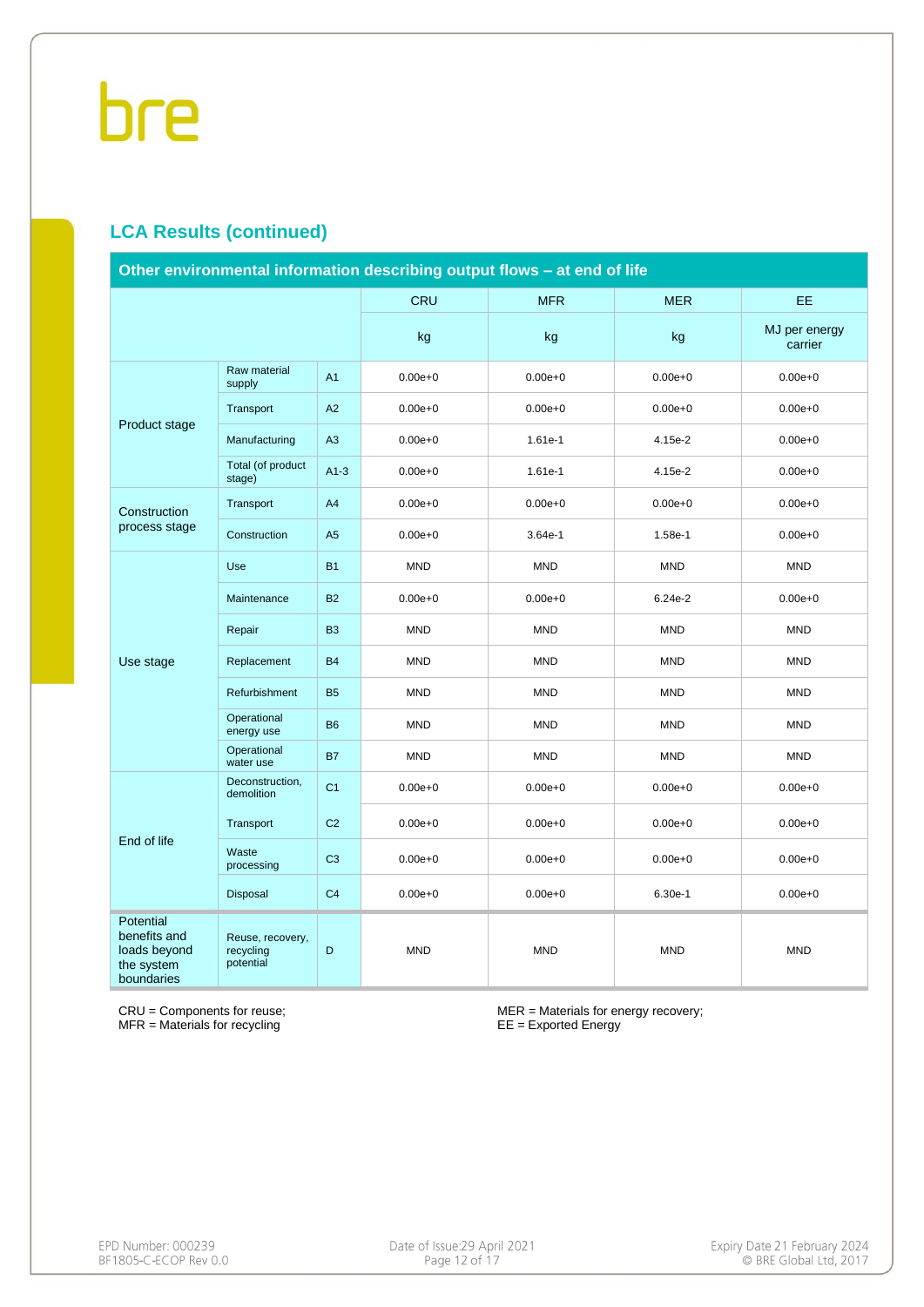### **Scenarios and additional technical information**

|                                                   | <b>Scenarios and additional technical information</b>                                                                                                                                                                                                                                                                                                                                                                                                          |                                                       |                |
|---------------------------------------------------|----------------------------------------------------------------------------------------------------------------------------------------------------------------------------------------------------------------------------------------------------------------------------------------------------------------------------------------------------------------------------------------------------------------------------------------------------------------|-------------------------------------------------------|----------------|
| Scenario                                          | Parameter                                                                                                                                                                                                                                                                                                                                                                                                                                                      | <b>Units</b>                                          | <b>Results</b> |
| $AA -$<br>Transport<br>to the<br>building<br>site | Products manufactured at Coventry are disturbed in the UK, across Europe, Scandinavia, the Middle and<br>Far East. The average distance transported for each geographical market was calculated by multiplying<br>the distance travelled by the percentage sales volume by square meter. Sales regions where sales were<br>less than 1% were not considered.<br>The sales volumes were those in 2017. The transportation data is taken from Ecoinvent datasets |                                                       |                |
|                                                   | Worldwide:                                                                                                                                                                                                                                                                                                                                                                                                                                                     | Diesel / 16-32<br>tonne Lorry                         | 0.032l/km      |
|                                                   | Distance:                                                                                                                                                                                                                                                                                                                                                                                                                                                      | km                                                    | 919            |
|                                                   | Capacity utilisation (incl. empty returns)                                                                                                                                                                                                                                                                                                                                                                                                                     | $\%$                                                  | 35             |
|                                                   | Bulk density of transported productskg/m3                                                                                                                                                                                                                                                                                                                                                                                                                      | kg/m <sup>3</sup>                                     | 1250           |
|                                                   | <b>Worldwide: Ship</b>                                                                                                                                                                                                                                                                                                                                                                                                                                         | Litre of fuel type<br>per distance or<br>vehicle type | 303l/km        |
|                                                   | Distance:                                                                                                                                                                                                                                                                                                                                                                                                                                                      | km                                                    | 64             |
|                                                   | Capacity utilisation (incl. empty returns)                                                                                                                                                                                                                                                                                                                                                                                                                     | $\%$                                                  | 65             |
|                                                   | Bulk density of transported productskg/m3                                                                                                                                                                                                                                                                                                                                                                                                                      | kg/m <sup>3</sup>                                     | 1250           |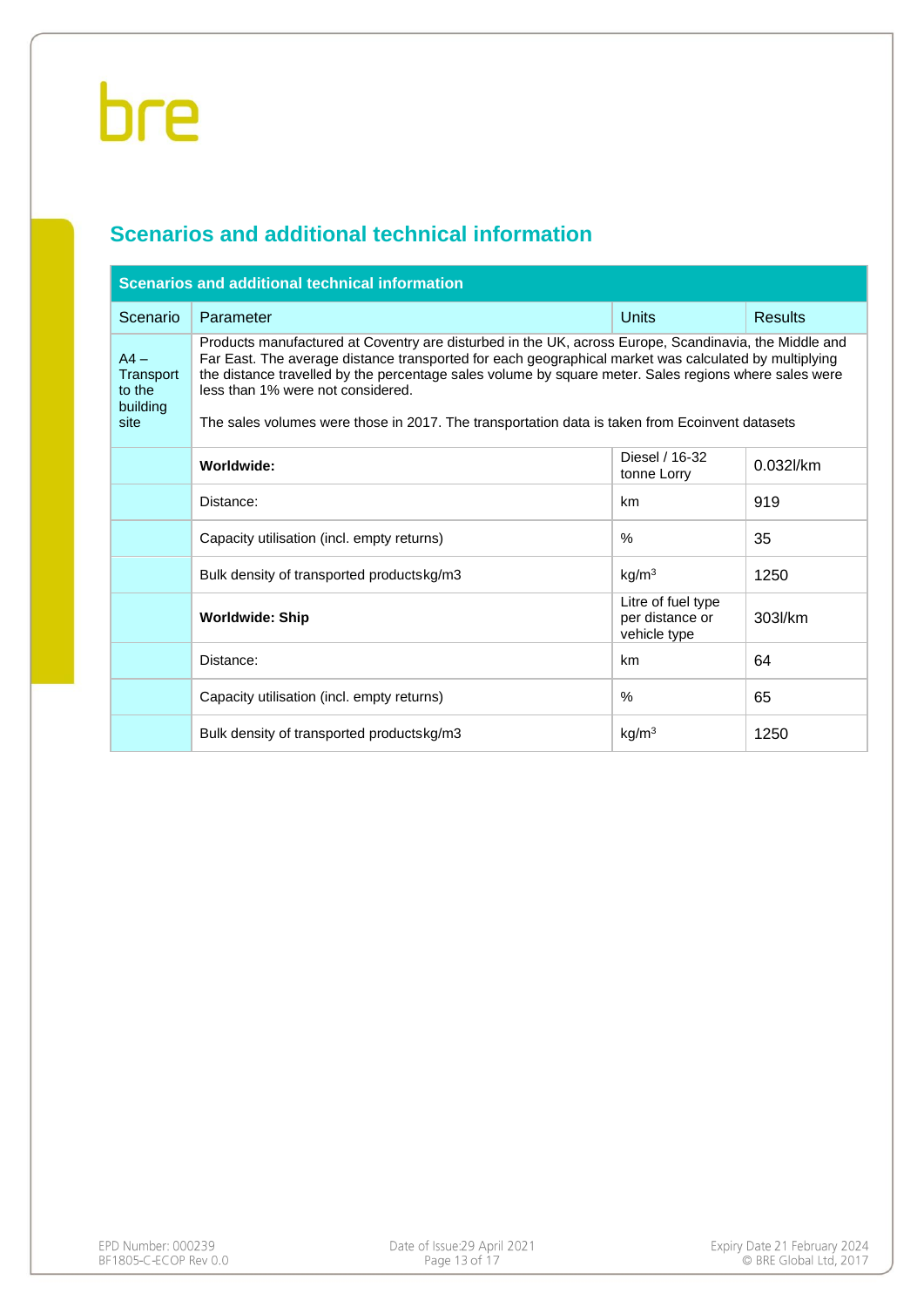| $A5 -$<br>Installation in<br>the building |                            | Amtico Cirro should be bonded with a suitable low emission adhesive to an appropriately prepared<br>subfloor as detailed in BS8302. Full details on installation can be found at www.amtico.com.<br>Installation off cuts can be disposed of via recycling, used in energy recovery schemes or landfilled.<br>Wherever possible it is recommended that products should always be recycled                                                                                                     |                                                                                             |        |
|-------------------------------------------|----------------------------|-----------------------------------------------------------------------------------------------------------------------------------------------------------------------------------------------------------------------------------------------------------------------------------------------------------------------------------------------------------------------------------------------------------------------------------------------------------------------------------------------|---------------------------------------------------------------------------------------------|--------|
|                                           |                            | % Installation Wastage Rate                                                                                                                                                                                                                                                                                                                                                                                                                                                                   |                                                                                             | 5      |
|                                           |                            | Post installation Cleaning                                                                                                                                                                                                                                                                                                                                                                                                                                                                    | 1/m <sup>2</sup>                                                                            | 0.02   |
|                                           | <b>Ancillary Materials</b> | Mass per unit<br>area of product<br>installed kg/m <sup>2</sup>                                                                                                                                                                                                                                                                                                                                                                                                                               | 0.288                                                                                       |        |
|                                           |                            | <b>Material Waste</b>                                                                                                                                                                                                                                                                                                                                                                                                                                                                         | Installation off<br>cuts mass per<br>unit area of<br>product installed<br>kg/m <sup>2</sup> | 0.156  |
|                                           |                            | Cardboard Packaging                                                                                                                                                                                                                                                                                                                                                                                                                                                                           | Mass per unit<br>area of product<br>installed kg/m <sup>2</sup>                             | 0.201  |
|                                           |                            | Wood Packaging                                                                                                                                                                                                                                                                                                                                                                                                                                                                                | Mass per unit<br>area of product<br>installed kg/m <sup>2</sup>                             | 0.154  |
|                                           |                            | <b>Shrink Wrap</b>                                                                                                                                                                                                                                                                                                                                                                                                                                                                            | Mass per unit<br>area of product<br>installed kg/m <sup>2</sup>                             | 0.001  |
| $B2 -$<br>Maintenance                     | etc.                       | installation and the foot traffic over the floor. High traffic areas will generally require more cleaning and<br>maintenance than low traffic situations.<br>Dry cleaning may be performed with a dust mop or with a vacuum cleaner. Wet cleaning can be<br>performed with a mop, detergent and water. Power cleaning is also a possibility with scrubber driers<br>The calculations are assumed for $1m^2$ per year.                                                                         |                                                                                             |        |
|                                           |                            | 52 Powered Cleaning operations a year, 1.5kW machine                                                                                                                                                                                                                                                                                                                                                                                                                                          | kWh/m <sup>2</sup>                                                                          | 0.27   |
|                                           |                            | 52 Wet Cleans per year (Water use)                                                                                                                                                                                                                                                                                                                                                                                                                                                            | I/yr./m <sup>2</sup>                                                                        | 3.224  |
|                                           |                            | Detergent usage                                                                                                                                                                                                                                                                                                                                                                                                                                                                               | kg/yr./m <sup>2</sup>                                                                       | 0.0416 |
| Reference<br>service life                 |                            | Amtico International (hereinafter referred to as the Company) hereby guarantees in the event of the<br>Amtico Cirro flooring supplied to the original purchaser under this agreement, requiring replacement<br>due to 'Wear-out' from normal foot traffic, within 10 years from the date of purchase, the floor will be<br>replaced free of charge. 'Wear-out' means the removal of the pattern and colour from the Amtico Cirro<br>floor caused by the removal of the protective wear layer. |                                                                                             |        |
|                                           |                            | 10 Year Commercial Product Warranty                                                                                                                                                                                                                                                                                                                                                                                                                                                           | Years                                                                                       | 10     |
|                                           |                            | Commercial and residential warranties can be found on the Amtico website<br>https://www.amtico.com/commercial/technical/docs/Cirro-collection/                                                                                                                                                                                                                                                                                                                                                |                                                                                             |        |
| C1 to C4<br>End of life,                  |                            | Description of scenario                                                                                                                                                                                                                                                                                                                                                                                                                                                                       |                                                                                             |        |
| C <sub>1</sub>                            |                            | At the end of the product's life, the flooring is mechanically removed from the subfloor and<br>disposed of by landfill or Incineration/energy recovery.                                                                                                                                                                                                                                                                                                                                      |                                                                                             |        |
|                                           |                            | Electricity for power tools                                                                                                                                                                                                                                                                                                                                                                                                                                                                   | kWh/m <sup>2</sup>                                                                          | 0.03   |
| C <sub>2</sub>                            |                            | It is assumed that 80% of the dismantled goes to land fill and the remaining 20% is incinerated<br>for energy recovery or recycled. The disposal sites are within 200km of the demolition site                                                                                                                                                                                                                                                                                                |                                                                                             |        |
| C <sub>3</sub>                            |                            | The floor is mechanically removed from the installation and is then processed as follows,<br>Landfill 80%. No further processing required.<br>Incineration/energy recovery 20%. No further processing required                                                                                                                                                                                                                                                                                |                                                                                             |        |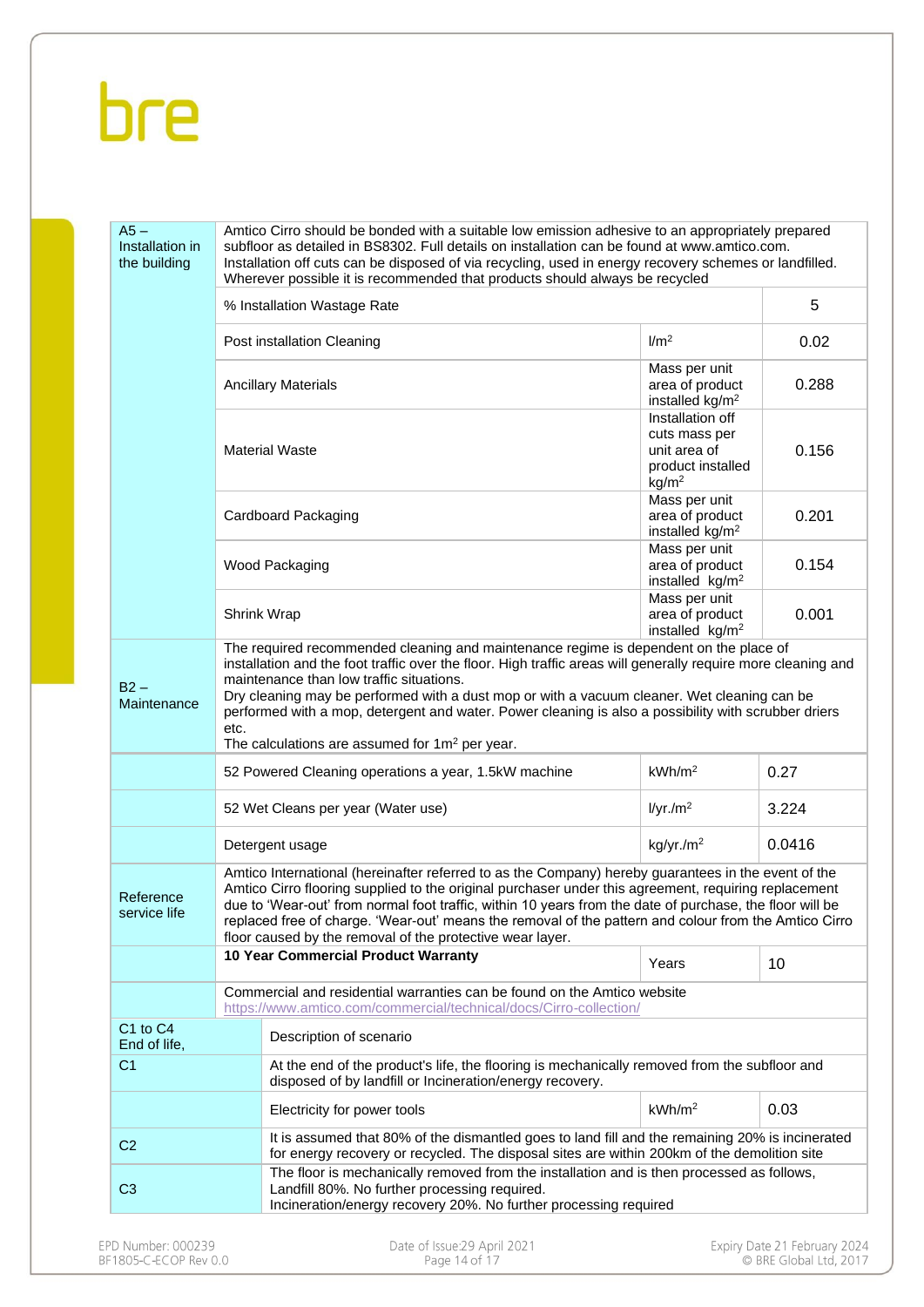| C4 | Final disposal                 |    |      |
|----|--------------------------------|----|------|
|    | Inert Waste to Energy recovery | kg | 0.63 |
|    | Inert Waste to landfill        | kg | 2.50 |

#### **Summary, comments and additional information**

#### **Product Brochures**

Amtico Cirro brochure is available at <https://www.amtico.com/commercial/brochures/>

#### **Technical Product Information**

Amtico Cirro Technical Data Sheet, Declaration of Performance, Blue Angel, Indoor Air Comfort Gold and M1 Certificates, are available on the Amtico website.

<https://www.amtico.com/commercial/technical/docs/cirro>

#### **Technical Standards**

Copies of the test standards quoted in the Technical Data Sheets are available from the British Standards Institute website. [https://shop.bsigroup.com](https://shop.bsigroup.com/)**/**

#### **Warranties** Commercial warranty can be found on the Amtico website <https://www.amtico.com/commercial/technical/docs/cirro>

#### **Installation and Aftercare**

Installation, adhesives and aftercare instructions are available on the Amtico Website at <https://www.amtico.com/commercial/technical/docs/cirro>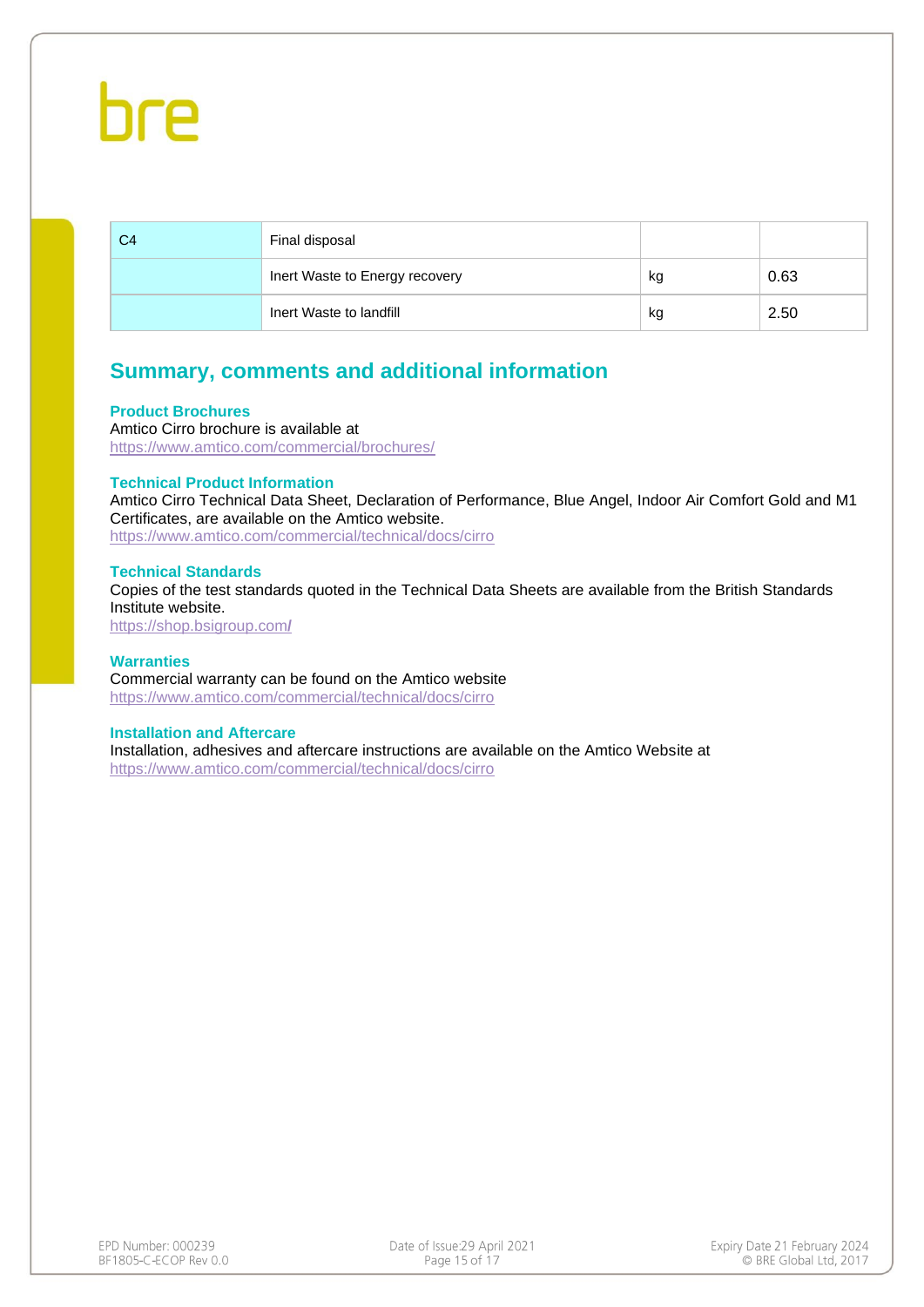#### **Example of Amtico Cirro**

Fig1 Image of product



#### **Amtico Logo**

# amtico A MANNINGTON COMPANY

Date of Issue: 29 April 2021 Page 16 of 17